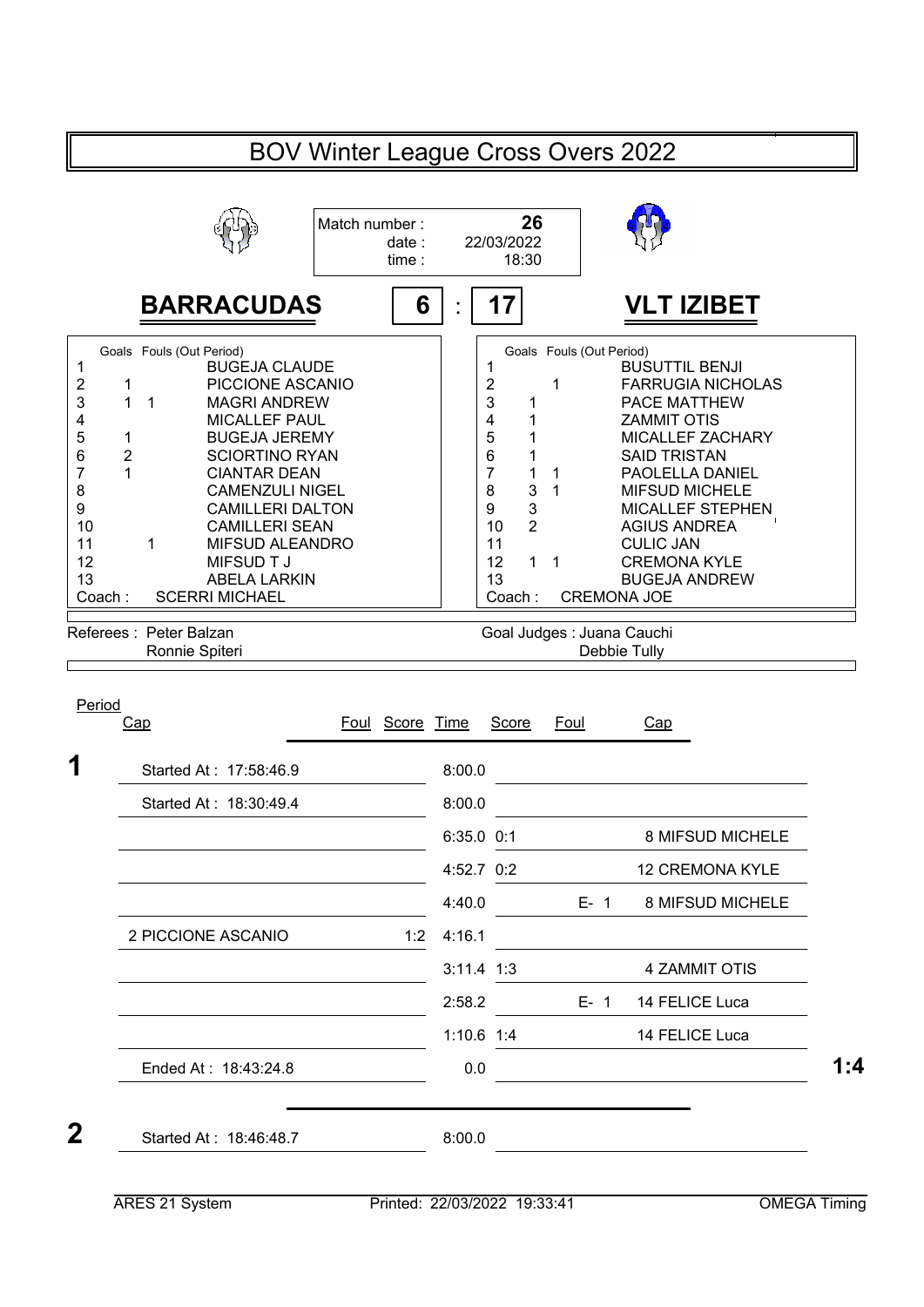| $rac{1}{2}$<br>Cap     |         | Foul Score Time |              | Score       | <u>Foul</u> | Cap                    |     |
|------------------------|---------|-----------------|--------------|-------------|-------------|------------------------|-----|
| <b>3 MAGRI ANDREW</b>  | $E - 1$ |                 | 6:18.9       |             |             |                        |     |
|                        |         |                 | 6:03.8 1:5   |             |             | 14 FELICE Luca         |     |
|                        |         |                 | 5:22.7 1:6   |             |             | 7 PAOLELLA DANIEL      |     |
|                        |         |                 | 4:57.0 1:7   |             |             | 6 SAID TRISTAN         |     |
|                        |         |                 | 3:05.6       |             | $E-1$       | <b>12 CREMONA KYLE</b> |     |
|                        |         | <b>TIMEOUT</b>  | 3:04.9       |             |             |                        |     |
|                        |         |                 | $2:28.6$ 1:8 |             |             | 9 MICALLEF STEPHEN     |     |
| 11 MIFSUD ALEANDRO     | $E - 1$ |                 | 2:12.8       |             |             |                        |     |
|                        |         |                 | 1:16.6 1:9   |             |             | <b>10 AGIUS ANDREA</b> |     |
| 7 CIANTAR DEAN         |         | 2:9             | 37.9         |             |             |                        |     |
| Ended At: 19:01:29.2   |         |                 | 0.0          |             |             |                        | 1:5 |
| Started At: 19:05:09.8 |         |                 | 8:00.0       |             |             |                        |     |
|                        |         |                 | 6:36.5 2:10  |             |             | 8 MIFSUD MICHELE       |     |
|                        |         |                 | 6:00.7 2:11  |             |             | 8 MIFSUD MICHELE       |     |
| <b>3 MAGRI ANDREW</b>  |         | 3:11            | 4:51.1       |             |             |                        |     |
|                        |         |                 | 4:29.1       |             | $E - 1$     | 2 FARRUGIA NICHOLAS    |     |
|                        |         |                 | 2:46.2 3:12  |             |             | 10 AGIUS ANDREA        |     |
|                        |         |                 | 1:21.0 3:13  |             |             | 9 MICALLEF STEPHEN     |     |
|                        |         |                 |              | 43.2 3:14   |             | 5 MICALLEF ZACHARY     |     |
| <b>5 BUGEJA JEREMY</b> |         | 4:14            | 34.2         |             |             |                        |     |
|                        |         |                 |              | 13.3 4:15   |             | 9 MICALLEF STEPHEN     |     |
| Ended At: 19:18:33.9   |         |                 | 0.0          |             |             |                        | 2:6 |
| Started At: 19:21:30.5 |         |                 | 8:00.0       |             |             |                        |     |
|                        |         |                 |              | 7:19.8 4:16 |             | 14 FELICE Luca         |     |
| 6 SCIORTINO RYAN       |         | 5:16            | 6:55.1       |             |             |                        |     |
|                        |         |                 |              | 4:54.0 5:17 |             | <b>3 PACE MATTHEW</b>  |     |
|                        |         |                 | 4:29.8       |             | $E - 1$     | 7 PAOLELLA DANIEL      |     |